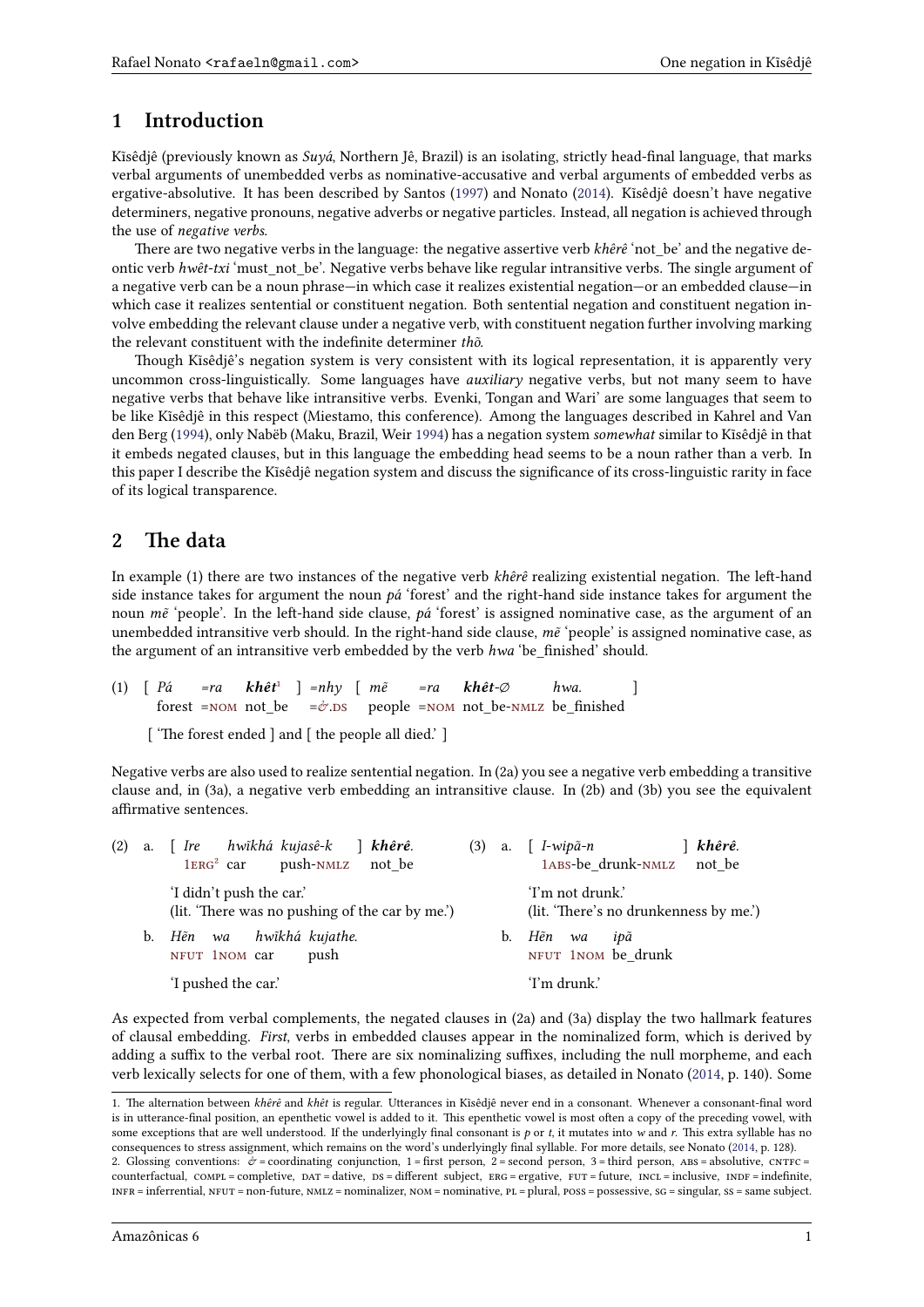irregular verbs, like *kujathe* and *ipã* in the previous examples, also displaying root alternations in the nominalized form. *Second*, while arguments of main verbs are marked according to a nominative-accusative case alignment, arguments of embedded verbs are marked according to an ergative-absolutive case alignment.

Compare the embedded negated clauses in (2a) and (3a) with the more standard example of clause embedding in (4) below. In the example below, a coordinate complex with two clausal conjuncts is embedded as the direct argument of the verb *wymba* 'fear'. Here as well, the embedded verbs appear in their nominalized form, with their arguments marked according to an ergative-absolutive pattern.

(4) *Imã* [ *ire* 1DAT 1ERG jaguar: ABS see-NMLZ &.DS 1ABS-hurt-NMLZ *rop mu-n nhy i-wynde-n* ] *wymba kumeni.* fear much

'I fear very much that I should see a jaguar and it should wound me.'

As I stated in the introduction, Kĩsêdjê doesn't have negative pronouns or determiners. In order to produce constitu[e](#page-0-5)[nt ne](#page-0-10)ga[ti](#page-0-5)[on, t](#page-0-6)he rele[vant](#page-0-9) con[stituen](#page-0-4)t i[s m](#page-0-3)[ar](#page-0-5)[ked](#page-0-9) by th[e inde](#page-0-4)finite determiner *thõ* and the whole containing clause is embedded by a negative verb, as seen in (5). The use of the indefinite determiner *thõ* outside the scope of a negative verb can be seen in (6).

|                                               |  |  |  | $(5)$ ire m $\tilde{e}$ th $\tilde{o}$ mu-n   khêrê |  |  |  |  |                  | (6) hẽn wa mẽ <b>thõ</b> mu |  |  |
|-----------------------------------------------|--|--|--|-----------------------------------------------------|--|--|--|--|------------------|-----------------------------|--|--|
|                                               |  |  |  | 1ERG people INDF see-NMLZ not be                    |  |  |  |  |                  | NFUT 1NOM people INDF see   |  |  |
| 'I saw no-one.'                               |  |  |  |                                                     |  |  |  |  | 'I saw someone.' |                             |  |  |
| (lit. 'There was no sight of someone by me.') |  |  |  |                                                     |  |  |  |  |                  |                             |  |  |

In (5) t[h](#page-0-5)[e obj](#page-0-6)ect of th[e emb](#page-0-11)edd[ed ver](#page-0-4)b is being negated. In (7) [it is th](#page-0-8)[e](#page-0-5) [subje](#page-0-0)ct of the [embe](#page-0-11)dded verb *mba* 'know' that is being negated. The syntax of subject negation is the same as that of subject negation, with the indefinite determiner *thõ* taking the negated constituent as its argument—here, the first person pronominal prefix *i-*.

|  |  |  | (7) [ire aj i-thõ [ hwĩkhá ro aj i-pa- $\emptyset$ |  |                                                              | $\lceil mba-i \rceil$ | ↑ khêrê |
|--|--|--|----------------------------------------------------|--|--------------------------------------------------------------|-----------------------|---------|
|  |  |  |                                                    |  | 1ERG PL 1-INDF vehicle in PL 1-move.PL-NMLZ know-NMLZ not be |                       |         |

'None of us knows how to drive a car.' (lit. 'There is no knowing by one of us of how to drive a car.')

Though for expository reasons the bulk of my examples instantiate the more widely used negative verb *khêrê*, for co[m](#page-0-5)[plete](#page-0-6)[nes](#page-0-12)[s'](#page-0-5) [sake](#page-0-11) I show below [exa](#page-0-12)[m](#page-0-5)ples i[nsta](#page-0-12)[ntiatin](#page-0-4)g he de[ontic n](#page-0-4)egative verb *hwêt-txi*. In example (8) *hwêt-txi* has an optative reading, whereas in (9) it has a dehortative reading.

(8) *i-khrat* 1-beginning cover inside in *khá khre khãm i-nho celular* 1-poss cellphone put.sG &.DS.FUT.3 *ti kê* [ *ngo-∅* wet-nmlz ] *hwêt-txi* must\_not\_be

'I'm putting my cellphone in my pants' pocket and it musn't get wet.' (lit. 'I'm putting my cellphone in my pants' pocket and it isn't for it to get wet.')

(9) [\[](#page-0-5) [ *khênsy mã wa-mo-rõ* sand to 1incl-go.pl-nmlz not\_be-nmlz *[khêt-∅](#page-0-13)* ] *mã [a-tu](#page-0-14)[m](#page-0-2)[ba-](#page-0-3)[j](#page-0-15)* to 2-think-nmlz [\]](#page-0-16) *hwêt-[txi](#page-0-4)* must not be

'Don't be thinking that we aren't going to the beach!' (lit. 'It is not for you to be thinking about the inexistence of our going to the beach')

I stated in the introdu[c](#page-0-5)[tion t](#page-0-17)hat [ne](#page-0-12)[gative](#page-0-4) verbs ar[e regu](#page-0-4)lar int[ran](#page-0-18)sitive [verbs](#page-0-4). So far, we have seen that this is true in what regards negative verbs' *internal syntax*. The single argument of a negative verb behaves like a regular verbal argument, with noun phrase arguments getting assigned the expected morphological case and clausal arguments displaying the hallmarks of clausal embedding.

Now let us look at evidence that negative verbs behave like regular intransitive verbs in what regards their *external syntax*. As seen in examples (9) and (1) (repeated below as 10), a clause headed by *khêrê* can be embedded by a verb or a postposition. In (9), *khêrê* is embedded by the postposition *mã* and in (10) it is embedded by the completive verb *hwa*.

(10) [ *Pá* forest =nom not\_be *=ra khêt* ] *=nhy* [ *mẽ*  $=\sigma$ .DS people =nom not\_be-nmlz be\_finished *=ra khêt-∅ hwa.* ]

['The forest ended ] and [ the people all died.']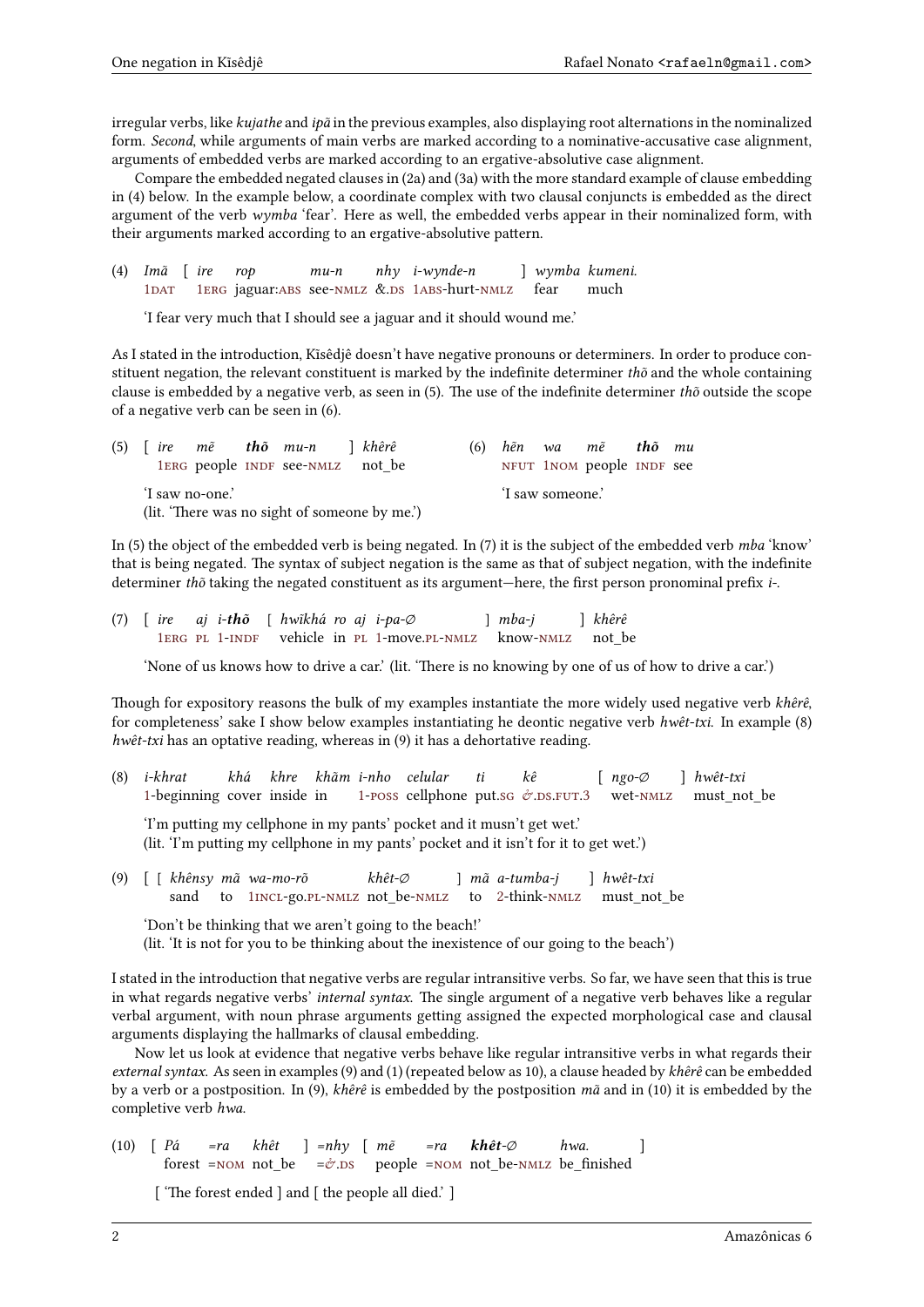The nominalized form of the negative verb *khêrê* is derived via null morphology. Besides *khêrê*, the class of verbs whose nominalized form is derived via null morphology also includes, for instance, the verb *hrõno* 'run'. In (11) you can see *hrõno* used as the main verb of its sentence and in (12) you can see it embedded by another verb, namely, the verb *wyráká* 'be\_like'.

- (11) *mbry khôt na* animal along NFUT 1NOM 1-run  $\phi$ .ss go= $\phi$ .ss mud *wa i-hrõn ne thẽ=n amntêk mã atá=n* to enter=&ss be.lying *no* 'I was running after an animal and got stuck in mud.' [KS-20100810-JT-DM-ropthyk\_to\_sujareni-KW]
- (12) *waj-i* infr-actually 3-to *[k-wã](#page-0-8)* [\[](#page-0-5) *i-[hrõ](#page-0-0)[n](#page-0-5)-∅* 1-run-nmlz [\]](#page-0-2) *[wy](#page-0-19)ráká* be\_like

'He thinks I ran.' (lit. 'For him it must be like there are runs by me.')

In common with the verb *hrõno*, the negative verb *khêrê* also belongs to the small class of verbs that obligatorily takea[n abs](#page-0-20)olutive p[re](#page-0-16)fix wh[en](#page-0-5)eve[r their](#page-0-4) subjects are [+participant] (first or second person). Even when such verbs are unembedded, the absolutive prefix appears, cooccuring with a correferent nominative pronoun (for *hrõno* compare 11 and 12 above and for *khêrê* compare 13 and 14 below). In this class there are also verbs that take non-null nominalizing morphology as, for instance, the verb *katho(-ro)* 'come\_out'.

(13) *waj-i* infr-actually 3-to *k-wã* [ *i-khêt-∅* 1-not\_be-nmlz ] *wyráká* be\_like

'He thinks I died.' (lit. 'He thinks I don't exist')

(14) *[tuu…](#page-0-20) i-tẽ-m* gee 1-go.sg[-n](#page-0-16)mlz not\_be-nmlz CNTFC 2nom.pl 2-not\_be *k[hê](#page-0-5)t-∅ [arâ](#page-0-4)n kaj a-khêrê…*

'Gee, had I not arrived here, you would have perished' (lit. 'Gee, had there not been my arrival, there wouldn't be you.')

[\[KS](#page-0-12)[-](#page-0-18)20060211-MC-KS-narrativa\_da\_chegada2-KW]

Note that, besides the negative verb *khêrê*, Kĩsêdjê's lexicon includes many other operator-like verbs whose closest correspondent in other languages belongs to a different category (adverb, particle, verbal inflection, auxiliary verb, etc.). One of those verbs is the completive verb *hwa*, which appears unembedded in (1), repeated below as (15), and embedded by the postposition *mã* in (16). Note that the completive verb, unlike *khêrê*, takes an overt nominalizing suffix.

- (15) [ *Pá* forest =nom not\_be *=ra khêt* ] *=nhy* [ *mẽ*  $=\sigma$ .ds people =nom not\_be-nmlz be\_finished *=ra khêt-∅ hwa.* ] ['The forest ended ] and [ the people all died.']
- (16) [ *wa-wikro-n* 1incl-g[ather](#page-0-0)-nmlz be\_fi[nis](#page-0-2)[he](#page-0-3)d-nmlz *hwa-j* ] *[mã=n](#page-0-0)* to=NFUT 1NOM in.vain *wa [thâr](#page-0-4)â*

'I was thinking that everybody was going to gather.'

As a re[gu](#page-0-5)[lar in](#page-0-17)transit[ive ve](#page-0-4)rb with thes[ame e](#page-0-4)xpect[ed dist](#page-0-8)[ri](#page-0-5)[butio](#page-0-0)n as any other intransitive verb, the negative verb *khêrê* can even occur embedded by another instance of the verb *khêrê*, the latter being by its turn embedded under the verb *mã* 'to\_be\_forthcoming', as in the examples below.

(17) *∅* 3NOM paper on 3.with paint  $\phi$ .ss *hwĩsô ro tho sôk ne* [ [ *∅-mba-j* 3-know-nmlz not\_be-nmlz *khêt-∅* ] *khêt-∅* not\_be-nmlz ] *mã* be\_forthcoming

'She wrote it down and won't forget.'

(lit. 'She painted it on paper and the inexistence of her memory's failure is forthcoming.')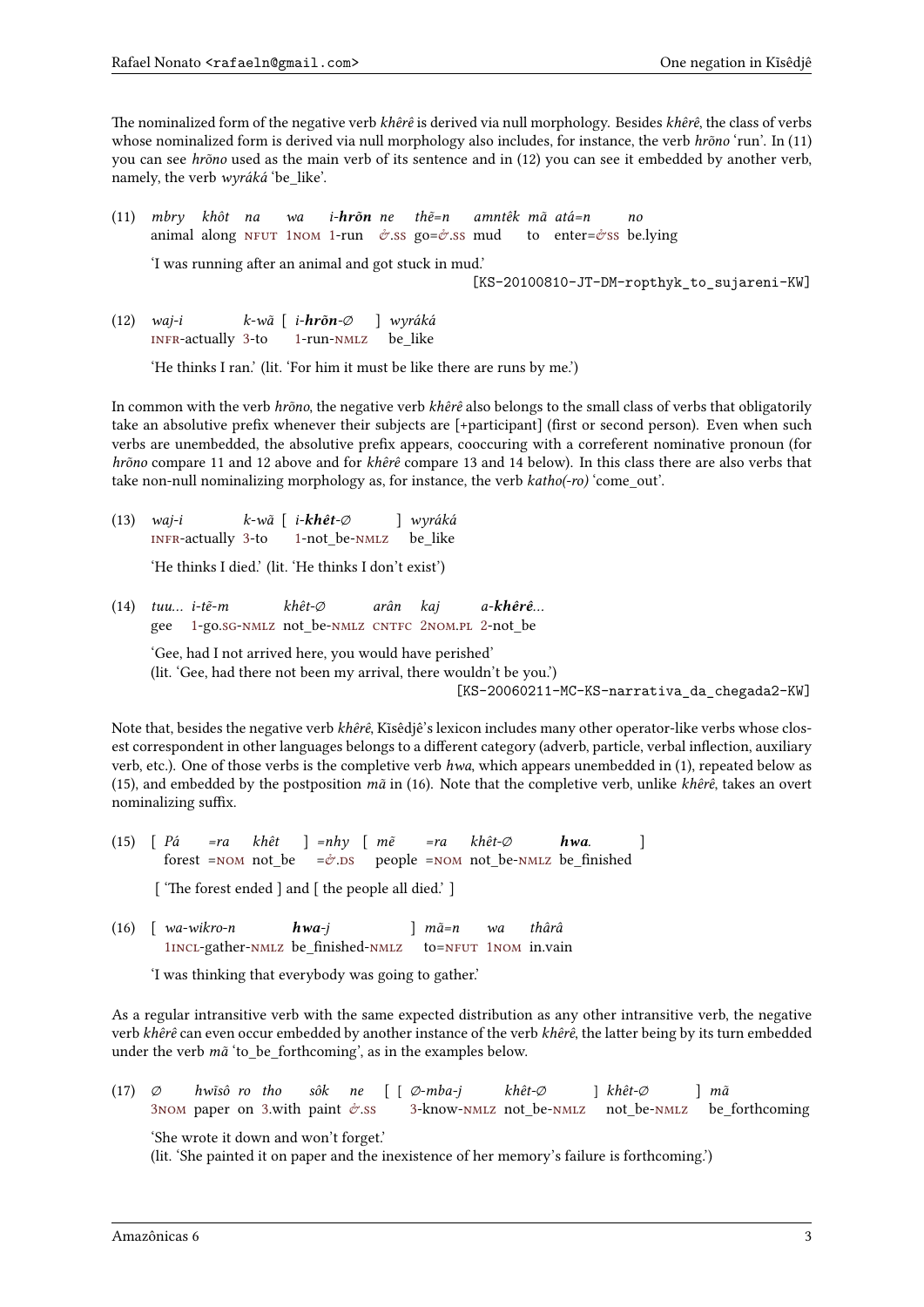(18) [ [ *ire* 1erg 3-lay-nmlz not\_be-nmlz not\_be-nmlz *s-atwâ-râ khêt-∅* ] *khêt-∅* ] *mã* be\_forthcoming 'I won't forget to lay it down.' (lit. 'The inexistence of my deposit's failure is forthcoming.')

(19) [ [ *[i](#page-0-5)[re](#page-0-6)* 1ERG 3-give-NMLZ not\_be-NMLZ *[s-](#page-0-16)õ-rõ khêt-[∅](#page-0-4)* ] *khêt-[∅](#page-0-4)* not\_be-nmlz be\_forthcoming ] *mã* 'I won't stop giving it.' (lit. 'The inexistence of my lack of giving is forthcoming.')

The litera[l](#page-0-5) [tran](#page-0-6)s[la](#page-0-16)tions [given](#page-0-4) above [were](#page-0-4) meant to [mirror](#page-0-4) the syntax of the Kĩsêdjê sentence. Though they may sound clumsy, they have the same truth conditions as the free translations. More importantly, the truth conditions themselves, as expressed by predicate logic, are a mirror image of the Kĩsêdjê syntax (and, hence, of the literal translations).

# **3 Transparent expression of the semantics of negation**

I only know of three languages that seem to have a negation system like Kĩsêdjê's: Evenki, Tongan and Wari' (Miestamo, this conference). On the other hand, this is a very logical syntactic system, mirroring perfectly its neo-davidsonian semantics (e.g. Ramchand 2004). The denotations of (3a) and (3b), repeated below as (20a) and (20b), are given, respectively, in (21a) and (21b).

|  | $(20)$ a. [ $I$ -wip $\tilde{a}$ -n<br>│ khêrê.<br>1ABS-be drunk-NMLZ not be | b. | Hền wa<br>ipã<br>NFUT 1NOM be drunk |
|--|------------------------------------------------------------------------------|----|-------------------------------------|
|  | 'I'm not drunk.'<br>(lit. 'There's no drunkenness by me.')                   |    | 'I'm drunk.'                        |
|  | (21) a. $\neg \exists e, e$ an event [I am drunk at $e$ ]                    |    |                                     |

b. *∃e, e* an event [I am drunk at *e*]

The negative operator  $\neg$  scopes over the whole denotation of the negated clause in (21a), in the same way as the negative verb *khêrê* embeds the whole negated clause in (20a). The same mirroring property can be found in constituent negation. The denotations of (5) and (6), repeated below as (22) and (23), are given in (24a) and (24b).

|                                               |  |  |  | $(22)$ [ ire m $\tilde{e}$ tho mu-n ] khêrê |  |  | (23) |  |                  | hẽn wa mẽ <b>thõ</b> mu   |  |
|-----------------------------------------------|--|--|--|---------------------------------------------|--|--|------|--|------------------|---------------------------|--|
|                                               |  |  |  | 1ERG people INDF see-NMLZ not be            |  |  |      |  |                  | NFUT 1NOM people INDF see |  |
| 'I saw no-one.'                               |  |  |  |                                             |  |  |      |  | 'I saw someone.' |                           |  |
| (lit. 'There was no sight of someone by me.') |  |  |  |                                             |  |  |      |  |                  |                           |  |

(24) a. *[¬∃](#page-0-6)e, x, e* an [even](#page-0-11)t, *x* [an ind](#page-0-4)ividual [I see *x* at *e*] **b.**  $∃e, x, e$  an event, *x* an individual [I see *x* at *e*]

Like in the case of sentential negation, also in constituent negation the syntactic scope of the negation verb *khêrê* mirrors the semantic scope of the negative operator *¬*. Finally, let us look at the denotation of existential negation, an example of which was given in (14), repeated below as (25). The denotation of (25) is given in (26).

(25) *tuu… i-tẽ-m* gee 1-go.sg-NMLZ not\_be-NMLZ CNTFC 2NOM.PL 2-not\_be *khêt-∅ arân kaj a-khêrê…* 'Gee, had I not arrived here, you would have perished' (lit. 'Gee, had there not been my arrival, there wouldn't be you.') [\[KS](#page-0-12)[-](#page-0-18)20060211-MC-KS-narrativa\_da\_chegada2-KW]